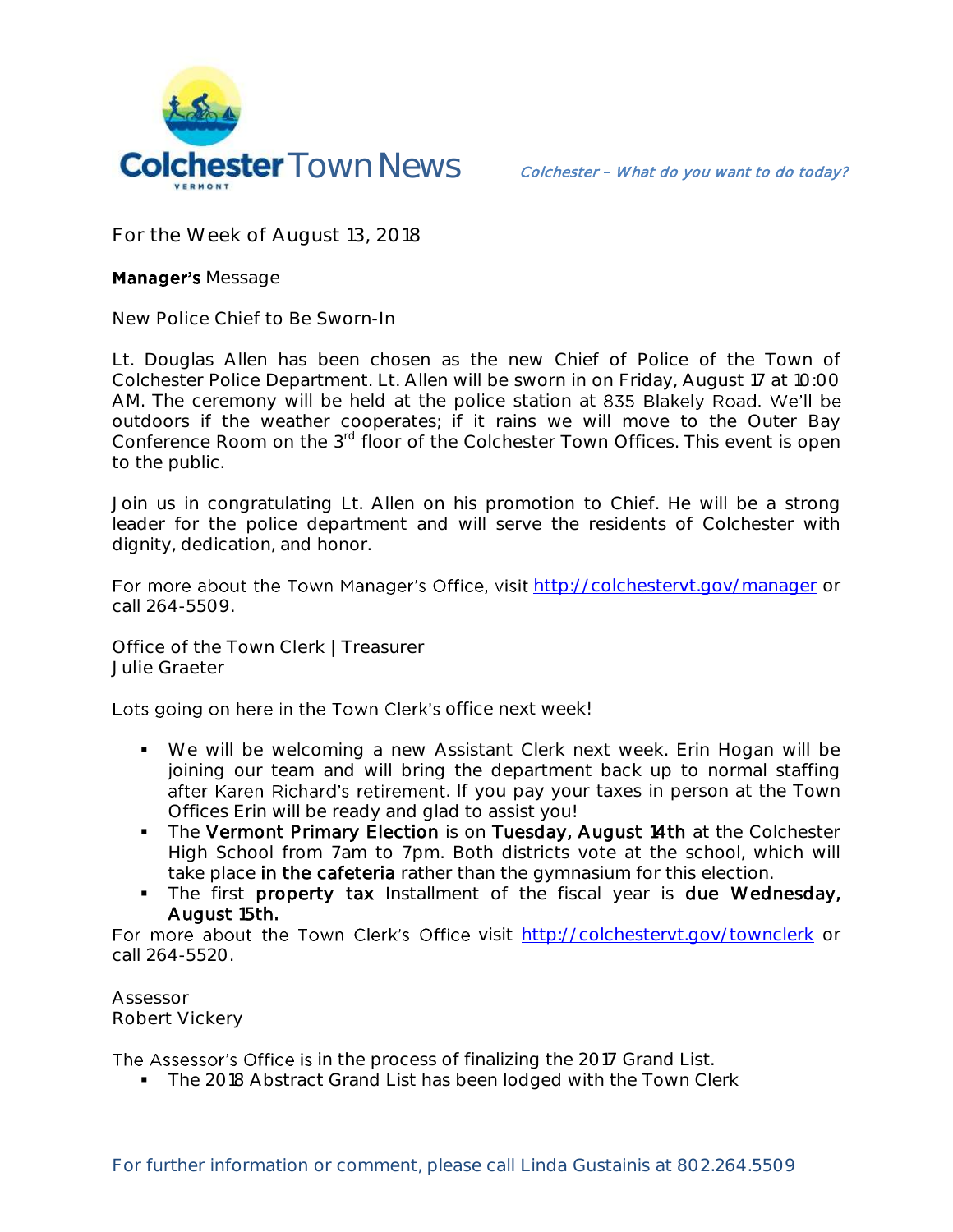

- The Town Web Map has been updated; we are working on updating the linked parcel record cards
- You'll find the online Web Map and Assessment Data at http://www.axisgis.com/ColchesterVT/

For more about the Assessor's Office visit <http://colchestervt.gov/assessor> or call 264-5671.

**Upcoming Town Meetings:**

- **Planning Commission:** 1st & 3rd Tuesdays of the month, 7:00pm. Next meeting: August 21.
- **Development Review Board:**  $2^{nd}$  Wednesday of the month, 7:00pm. Next meeting: September /12
- Recreation Advisory Board: 2<sup>nd</sup> Wednesday of the month, 7:00am. Next meeting: September 12 in the Champlain Room, 2<sup>nd</sup> floor.
- **Conservation Commission:** 3rd Monday of the month, 7:00pm, at the Bayside Activity Center or per agenda. Next meeting: August 20 at 6:30 PM
- Selectboard: 2nd & 4th Tuesday of the month, 6:30pm. August meetings: 8/14 and 8/28.

(All meetings take place at the Colchester Town Offices, 781 Blakely Road, in the Outer Bay Conference Room on the 3<sup>rd</sup> floor unless otherwise noted.)

**Upcoming events:** 

- Colchester Parks & Recreation offers another series of Movies in the Park this summer! We'll be showing family-friendly movies (rated either G or PG) on Friday evenings outdoors on our giant screen. All movies start at 7:30pm and are FREE and open to the public! Upcoming Movies in the Park are:
	- o August 17: The Incredibles (Bayside Park)
	- o August 24: Cars 3 (Airport Park)
	- o September 14: The Parent Trap (Bayside Park)
	- o Saturday, October 27 at HalloweenFest: Halloweentown (CHS Practice Field)

**Notices:** 

Routes 7/2, 2A Intersection Improvement Project, August 13-17 Reconstruction work is now finished on this project and travelers can expect two-lane travel on a paved road surface! There will be one-lane travel August 13-17 on Route 2A and Creek Farm Road for work on the multi-use path. Scheduled work for next week includes:

- **Begin installation of permanent signals at Creek Farm Road**
- Begin installation of granite curb on Route 7/2
- Build sub-base for the multi-use path at Creek Farm Road and Route 2A

Questions? Contact Jill Barrett at 802.272.1248